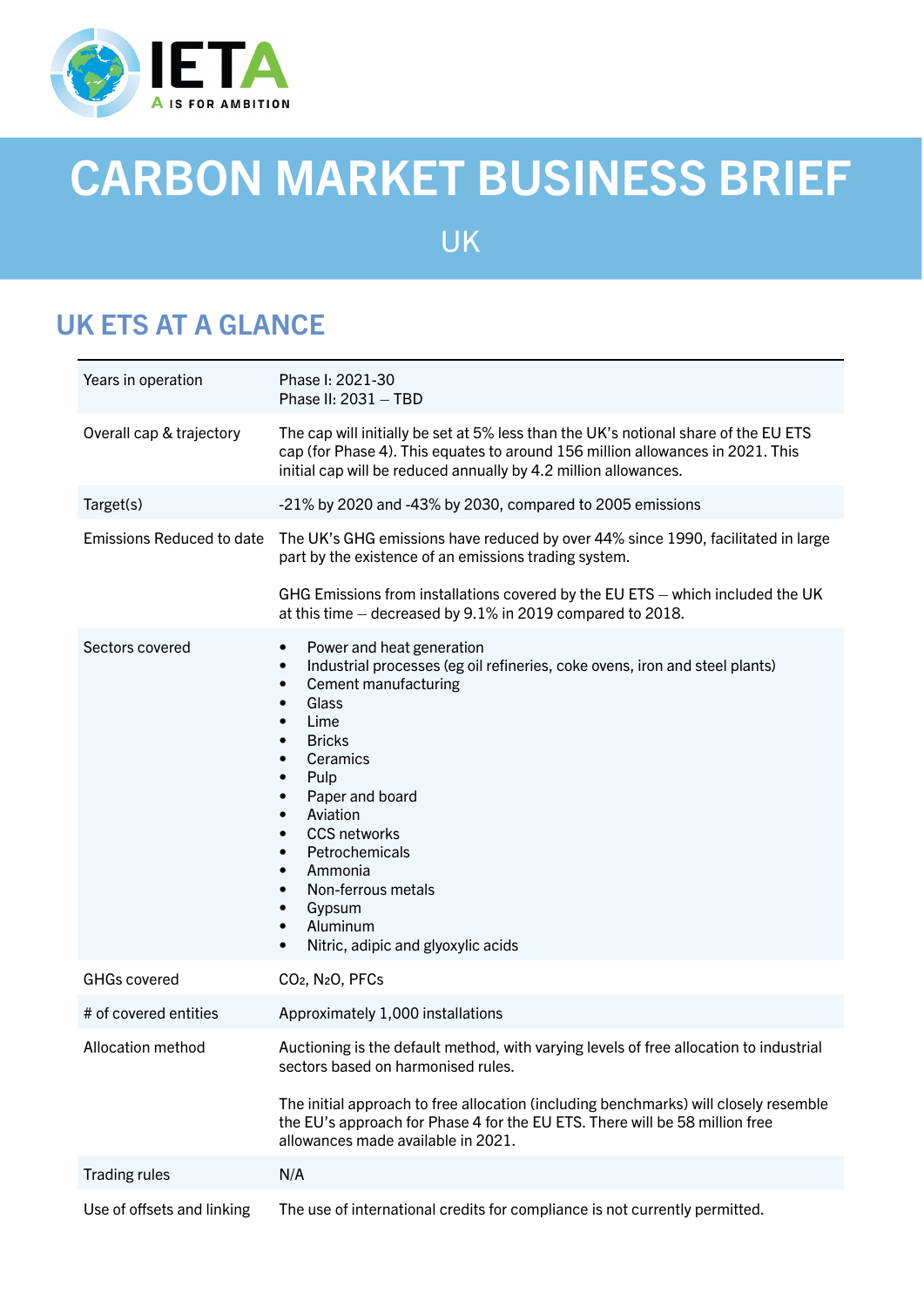| Other features                  | Allowances can be banked indefinitely, meaning any historic vintage can be used<br>for future compliance. It is also possible to borrow allowances from one year into<br>the future if this is within a trading phase. It is not possible to borrow allowances<br>between trading phases.<br>The UK ETS will have an auction reserve price (price floor) of £22, which establishes<br>a minimum price for which allowances can be sold at auction. |
|---------------------------------|----------------------------------------------------------------------------------------------------------------------------------------------------------------------------------------------------------------------------------------------------------------------------------------------------------------------------------------------------------------------------------------------------------------------------------------------------|
|                                 | A Cost Containment Mechanism will provide a process for addressing significant<br>extended price spikes in the market. This will have lower price and time triggers over<br>the first two years of operation than the EU ETS equivalent.                                                                                                                                                                                                           |
| Penalties for<br>non-compliance | Failure to comply with obligations under the UK ETS will lead to significant civil<br>penalties being applied.                                                                                                                                                                                                                                                                                                                                     |
| Use of revenues                 | Unlike the EU, UK ETS revenue is not ringfenced for climate and energy purposes.                                                                                                                                                                                                                                                                                                                                                                   |

#### MAJOR DEVELOPMENTS

After a public consultation in 2019/20, the UK Government published detailed proposals for the UK ETS in June 2020. At this time, the Government's official position was that its post-Brexit carbon pricing regime would either be a UK ETS or carbon emissions tax. Media sources claimed that the Treasury was pushing strongly for a tax.

This was complicated by ongoing negotiations on the future relationship between the EU and UK. The possibility of linking the EU ETS to a new UK ETS was thought to be part of these negotiations, but no linkage was agreed by the time of the final Trade and Cooperation Agreement (TCA) on Christmas Eve 2020. The UK Government's official decision in favour of a new UK ETS was announced as part of the publication of the long-awaited Energy White Paper in December 2020.

The final text of the TCA committed both sides to 'cooperation' on carbon pricing, and 'serious consideration' to the possibility of linking the EU ETS and UK ETS. Linkage remains possible from a technical perspective given that both jurisdictions have Net-Zero/Climate Neutrality by 2050 targets, and because the design of the UK ETS is almost identical to the EU ETS. However, political will is needed to link two different emissions trading systems. Although calls for linkage have been made by many observers, the two jurisdictions had not initiated negotiations by the time this briefing was published.

The first auction under the UK ETS will take place on 19 May through the Intercontinental Exchange. Until this point, no market will exist for UK operators, and the price that this auction might drive is unknown. The Government has implemented a number of mechanisms to support prices, such as a floor price of £22, and a cost containment mechanism to lessen the risk of price spikes. However, no mechanism currently exists to deal with oversupply of allowances to the market. The Government has agreed to consult separately on the option of introduce a Supply Adjustment Mechanism, similar to the EU's. It is likely that such a mechanism would be required for linkage to the EU ETS. A UK registry is expected to be ready by Q2 2021.

An initial review of the UK ETS will be conducted in 2023 and 2028 respectively to assess whole system performance. These reviews are aligned with EU ETS Phase 4 reviews, and will be done in consultation with the UK's Committee on Climate Change.

# USEFUL LINKS

[ICAP ETS Map](https://d.docs.live.net/91f83e726bcfdc9d/Documents/koo work/freelance/2021/IETA 2021/Business Briefs/drafts/icapcarbonaction.com/en/ets-map?etsid=43) [The Greenhouse Gas Emissions Trading Scheme Order 2020](https://www.legislation.gov.uk/ukdsi/2020/9780348209761/contents)

## **REFERENCES**

[Carbon Market Report 2020](https://ec.europa.eu/clima/sites/clima/files/news/docs/com_2020_740_en.pdf) European Commission (2020) [2019 UK greenhouse gas emissions: summary \(publishing.service.gov.uk\)](https://assets.publishing.service.gov.uk/government/uploads/system/uploads/attachment_data/file/957687/2019_Final_emissions_statistics_one_page_summary.pdf) BEIS (2020) [UK Energy White Paper](https://assets.publishing.service.gov.uk/government/uploads/system/uploads/attachment_data/file/945899/201216_BEIS_EWP_Command_Paper_Accessible.pdf) BEIS (2020)